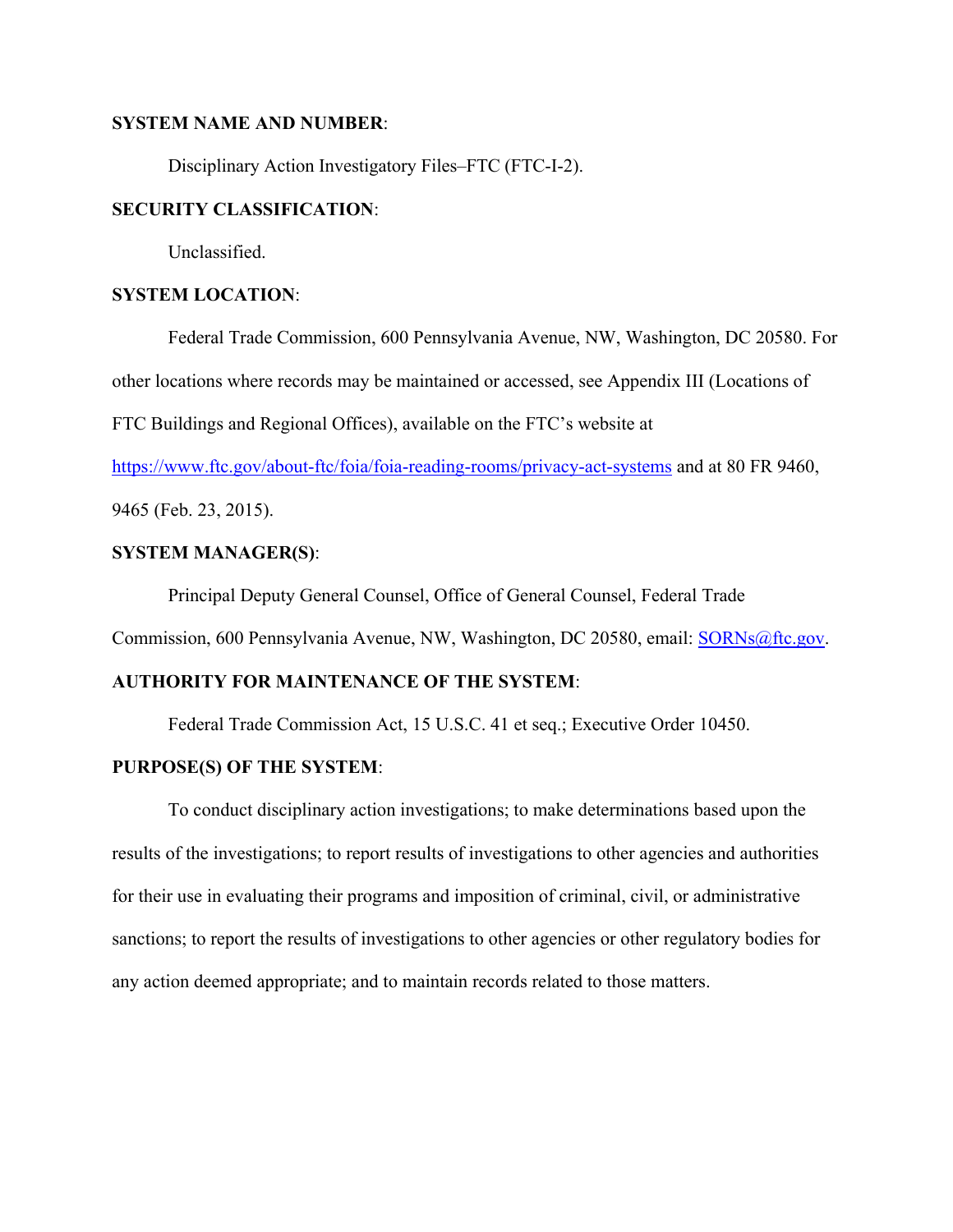#### **CATEGORIES OF INDIVIDUALS COVERED BY THE SYSTEM**:

FTC personnel, counsel for parties in investigative or adjudicative proceedings, and others participating in FTC matters who may be subject to investigation for possible improper or unethical conduct.

# **CATEGORIES OF RECORDS IN THE SYSTEM**:

Name, address, employment status, age, date of birth, financial information, credit information, personal history, and records collected and generated during the investigation, which may include correspondence relating to the investigation; internal staff memoranda; copies of subpoenas issued during the investigation, affidavits, statements from witnesses, transcripts of testimony taken in the investigation, and accompanying exhibits; documents, records or copies obtained during the investigation; interview notes, investigative notes, staff working papers, draft materials, and other documents and records relating to the investigation; opening reports, progress reports, and closing reports; and other investigatory information or data relating to alleged violations.

#### **RECORD SOURCE CATEGORIES**:

Individual on whom the record is maintained, complainants, informants, witnesses, and Commission personnel having knowledge or providing analysis of matter.

# **ROUTINE USES OF RECORDS MAINTAINED IN THE SYSTEM, INCLUDING CATEGORIES OF USERS AND THE PURPOSES OF SUCH USES**:

Records in this system:

(1) May be used to determine whether disciplinary action, including suspension or disbarment from practice before the Commission, is warranted;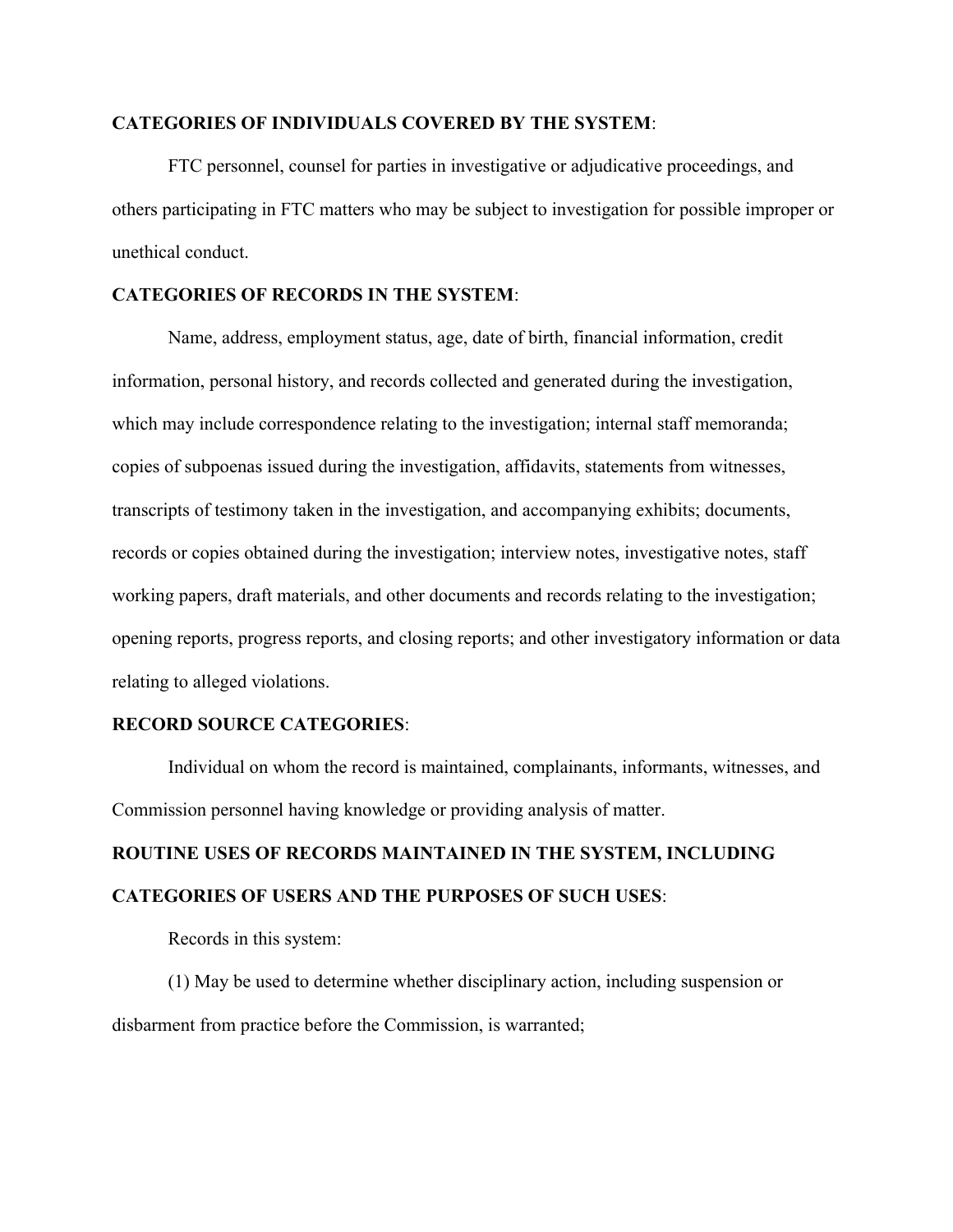(2) May be transferred to the Office of Personnel Management, to a court, or a bar association; and

(3) May be used by personnel of other agencies, courts, or bar associations to whom the matter is referred.

For other ways that the Privacy Act permits the FTC to use or disclose system records outside the agency, see Appendix I (Authorized Disclosures and Routine Uses Applicable to All FTC Privacy Act Systems of Records), available on the FTC's website at

https://www.ftc.gov/about-ftc/foia/foia-reading-rooms/privacy-act-systems and at 83 FR 55542-

55543 (Nov. 6, 2018).

## **POLICIES AND PRACTICES FOR STORAGE OF RECORDS**:

The FTC generally maintains these records in electronic or paper format.

#### **POLICIES AND PRACTICES FOR RETRIEVAL OF RECORDS**:

 Records are indexed by individual's name, company name, industry investigation title, file or docket number.

## **POLICIES AND PRACTICES FOR RETENTION AND DISPOSAL OF RECORDS**:

 Records are retained and disposed of under applicable schedules and procedures approved by the National Archives and Records Administration.

## **ADMINISTRATIVE, TECHNICAL, AND PHYSICAL SAFEGUARDS**:

Access is restricted to agency personnel or contractors whose responsibilities require access. Paper records are maintained in lockable rooms or file cabinets. Access to electronic records is controlled by "user ID" and password combination and/or other appropriate electronic access or network controls (e.g., firewalls). FTC buildings are guarded and monitored by security personnel, cameras, ID checks, and other physical security measures.